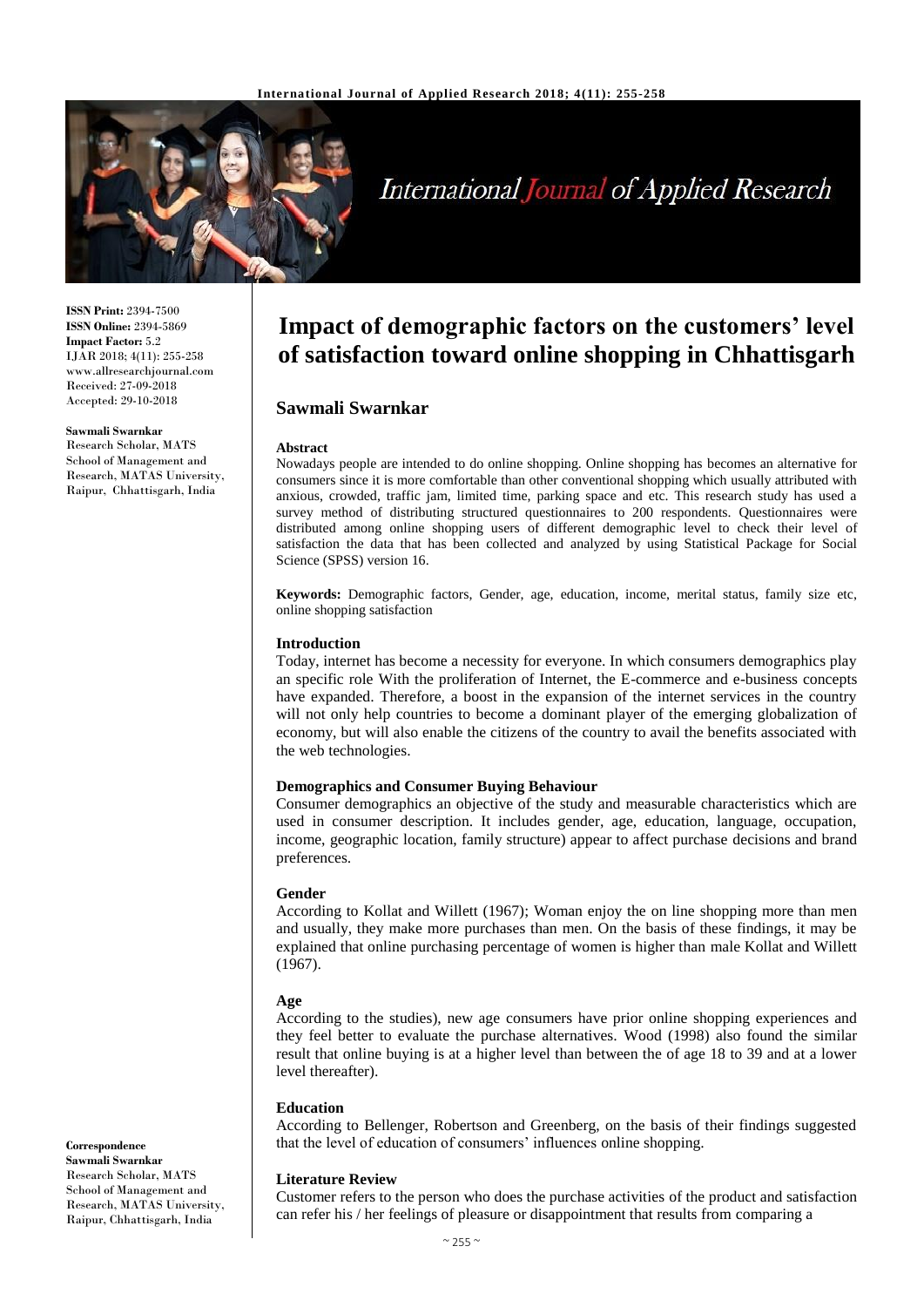product's perceived performance or outcome with their expectations. Satisfaction level refers to the degree a customer is happy about the, product, price and place utility products and services.

#### **Product quality**

The quality of product refers to the group of features and characteristics of a saleable good which determine its desirability happiness of consumers and which can be controlled by a manufacturer to meet certain basic requirements. According to John, Mowen & Michael, (1997) Product quality is customers' overall analysis of the excellence in the performance of the tangible good or service.

#### **Research Methodology**

In this research study, the researcher has used descriptive analysis. All data have been processed by using Statistical Package for Social Science (SPSS) version 16. One set of structured questions has designed and distributed to customers who have online shopping experience as respondents. The questionnaires distributed to 200 respondents to the targeted respondent to get data more accurately. The questionnaires are totally based on this research topic.

In this study, questionnaire is divided into two sections, Section A & Section B. Section A indicating demographic information: respondent's gender, age, education etc, while section B has been designed based on a five-point Likerttype scale. The scales represents, 1: "strongly disagree", 2: "disagree", 3: "neutral", 4: "agree", 5: "strongly agree".

#### **Hypothesis**

 $H<sub>0</sub>1$ : There is no significant difference across demographic factors with respect to level of satisfaction of online shopping. The hypothesis  $H_01$  has sub hypothesis  $H_01a$ ,  $H<sub>0</sub>1b$ ,  $H<sub>0</sub>1c$ ,  $H<sub>0</sub>1d$  and  $H<sub>0</sub>1c$ 

#### **Objective of study**

To study the impact of demographic factors on level of satisfaction of online shopping.

#### **Data Analysis:**

**Table 1:** In this study participation of male respondents is 47 percent while female is 53 percent.

|       | Gender |                  |         |                         |                              |  |  |  |  |  |
|-------|--------|------------------|---------|-------------------------|------------------------------|--|--|--|--|--|
|       |        | <b>Frequency</b> | Percent | <b>Valid</b><br>Percent | <b>Cumulative</b><br>Percent |  |  |  |  |  |
|       | Male   | 94               | 47.0    | 47.0                    | 47.0                         |  |  |  |  |  |
| Valid | Female | 106              | 53.0    | 53.0                    | 100.0                        |  |  |  |  |  |
|       | Total  | 200              | 100.0   | 100.0                   |                              |  |  |  |  |  |

**Source:** Primary data, (N=200)

Table 2: 40 percent of the consumers (majority) belong to the age group of 18 to 25 years, 32.05percent consumers belong to the age group of 26 to 35 years, 18.5 percent consumers belong to the age group of 36 to 45 years, while 9.0 percent consumers are between 46 to 60 years.

|           | Age       |                  |         |                         |                              |  |  |  |  |  |
|-----------|-----------|------------------|---------|-------------------------|------------------------------|--|--|--|--|--|
|           |           | <b>Frequency</b> | Percent | <b>Valid</b><br>Percent | <b>Cumulative</b><br>Percent |  |  |  |  |  |
|           | $18 - 25$ | 80               | 40.0    | 40.0                    | 40.0                         |  |  |  |  |  |
|           | 26-35     | 65               | 32.5    | 32.5                    | 72.5                         |  |  |  |  |  |
| Vali<br>d | 36-45     | 37               | 18.5    | 18.5                    | 91.0                         |  |  |  |  |  |
|           | $46 - 60$ | 18               | 9.0     | 9.0                     | 100.0                        |  |  |  |  |  |
|           | Total     | 200              | 100.0   | 100.0                   |                              |  |  |  |  |  |

Table 3: Out of the total 200 respondents selected for the study, 38 percent consumers earn up to rupees 5, 00,000 per year, 26 percent earn rupees 5, 00,001 to Rupees 8,00,000 per year while 22.0 percent earn Rs.8,00,001 -12,00,000 per year while remaining 8 percent earn above 12,00,000 per year

|       | <b>Marital status</b> |     |                         |         |                   |  |  |  |  |
|-------|-----------------------|-----|-------------------------|---------|-------------------|--|--|--|--|
|       |                       |     | <b>FrequencyPercent</b> | Valid   | <b>Cumulative</b> |  |  |  |  |
|       |                       |     |                         | Percent | Percent           |  |  |  |  |
|       | Married               | 55  | 27.5                    | 27.5    | 27.5              |  |  |  |  |
| Valid | Un<br>Married         | 145 | 72.5                    | 72.5    | 100.0             |  |  |  |  |
|       | Total                 | 200 | 00.0                    | 100.0   |                   |  |  |  |  |

**Source:** Primary data

**Table 4:** Out of the total 200 respondents selected for the study, 38 percent consumers earn up to rupees 5, 00,000 per year, 26 percent earn rupees 5, 00,001 to Rupees 8,00,000 per year while 22.0 percent earn Rs.8,00,001 -12,00,000 per year while remaining 8 percent earn above 12,00,000 per year

| <b>Religion</b> |          |                  |         |                         |                              |  |  |  |  |
|-----------------|----------|------------------|---------|-------------------------|------------------------------|--|--|--|--|
|                 |          | <b>Frequency</b> | Percent | <b>Valid</b><br>Percent | <b>Cumulative</b><br>Percent |  |  |  |  |
|                 | Hindu    | 88               | 44.0    | 44.0                    | 44.0                         |  |  |  |  |
|                 | Muslim   | 44               | 22.0    | 22.0                    | 66.0                         |  |  |  |  |
| Valid           | Sikh     | 40               | 20.0    | 20.0                    | 86.0                         |  |  |  |  |
|                 | Cristian | 28               | 14.0    | 14.0                    | 100.0                        |  |  |  |  |
|                 | Total    | 200              | 100.0   | 100.0                   |                              |  |  |  |  |

**Source:** Primary data

Table 5: Out of the total 200 respondents selected for the study, 38 percent consumers earn up to rupees 5, 00,000 per year, 26 percent earn rupees 5, 00,001 to Rupees 8,00,000 per year while 22.0 percent earn Rs.8,00,001 -12,00,000 per year while remaining 8 percent earn above 12,00,000 per year

|       | <b>Income</b>        |                         |       |                         |                              |  |  |  |  |  |
|-------|----------------------|-------------------------|-------|-------------------------|------------------------------|--|--|--|--|--|
|       |                      | <b>FrequencyPercent</b> |       | <b>Valid</b><br>Percent | <b>Cumulative</b><br>Percent |  |  |  |  |  |
|       | below Rs.<br>200000  | 12                      | 6.0   | 6.0                     | 6.0                          |  |  |  |  |  |
|       | 200001 to<br>500000  | 76                      | 38.0  | 38.0                    | 44.0                         |  |  |  |  |  |
| Valid | 500001 to<br>800000  | 52                      | 26.0  | 26.0                    | 70.0                         |  |  |  |  |  |
|       | 800001 to<br>1200000 | 44                      | 22.0  | 22.0                    | 92.0                         |  |  |  |  |  |
|       | above<br>1200000     | 16                      | 8.0   | 8.0                     | 100.0                        |  |  |  |  |  |
|       | Total                | 200                     | 100.0 | 100.0                   |                              |  |  |  |  |  |

**Source:** Primary data

Table 6: Out of the 200 respondents selected for the study, 37.5 percent consumers have 3 to 5 family members, while 32 percent having 6 to 8.

|       | Householdsize1  |                  |         |                         |                                     |  |  |  |  |  |
|-------|-----------------|------------------|---------|-------------------------|-------------------------------------|--|--|--|--|--|
|       |                 | <b>Frequency</b> | Percent | <b>Valid</b><br>Percent | <b>Cumulative</b><br><b>Percent</b> |  |  |  |  |  |
|       | Upto- $2$       | 20               | 10.0    | 10.0                    | 10.0                                |  |  |  |  |  |
|       | $3 - 5$         | 75               | 37.5    | 37.5                    | 47.5                                |  |  |  |  |  |
|       | $6 - 8$         | 64               | 32.0    | 32.0                    | 79.5                                |  |  |  |  |  |
| Valid | $9 - 11$        | 32               | 16.0    | 16.0                    | 95.5                                |  |  |  |  |  |
|       | More<br>than 11 | 9                | 4.5     | 4.5                     | 100.0                               |  |  |  |  |  |
|       | Total           | 200              | 100.0   | 100.0                   |                                     |  |  |  |  |  |

**Source:** Primary data

**Source:** Primary data, (N=200)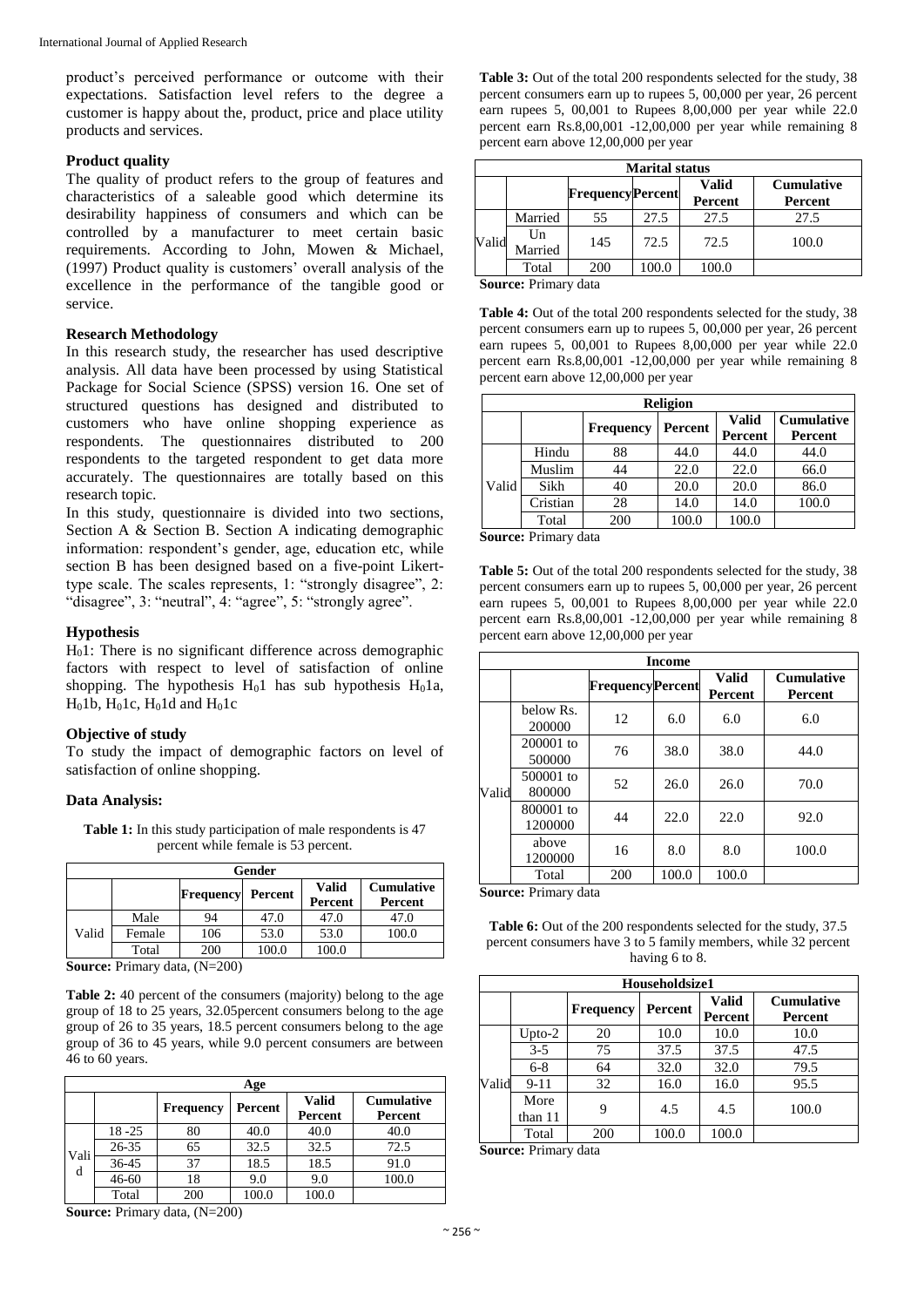Table 7: Majority of the consumers (63.5 percent) have completed their graduation, 22.5 are are post graduates, and 16 percent consumers are Ph.D holders, while 08 percent consumers have got completed 12<sup>th</sup>.

|       | <b>Education</b>     |           |         |                      |                           |  |  |  |  |  |
|-------|----------------------|-----------|---------|----------------------|---------------------------|--|--|--|--|--|
|       |                      | Frequency | Percent | <b>Valid Percent</b> | <b>Cumulative Percent</b> |  |  |  |  |  |
|       | Completed 12th       |           | 4.0     | 4.O                  | 4.0                       |  |  |  |  |  |
|       | completed graduation | 127       | 63.5    | 63.5                 | 67.5                      |  |  |  |  |  |
| Valid | post graduate        | 45        | 22.5    | 22.5                 | 90.0                      |  |  |  |  |  |
|       | PhD                  | 16        | 8.0     | 8.0                  | 98.0                      |  |  |  |  |  |
|       | others               |           | 2.0     | 2.0                  | 100.0                     |  |  |  |  |  |
|       | Total                | 200       | 100.0   | 100.0                |                           |  |  |  |  |  |

**Source:** Primary data, (N=200)

**H01a:** There is no significant difference across gender with respect to with respect to level of satisfaction of online shopping

**Table 8:** The table 8 indicates the T scores with the p value being 0.000 at 199 df.

|              | <b>One-Sample Test</b> |     |                   |                        |                                           |        |  |  |  |
|--------------|------------------------|-----|-------------------|------------------------|-------------------------------------------|--------|--|--|--|
|              | Test Value $= 0$       |     |                   |                        |                                           |        |  |  |  |
|              |                        | df  | $Sig. (2-tailed)$ | <b>Mean Difference</b> | 95% Confidence Interval of the Difference |        |  |  |  |
|              |                        |     |                   |                        | Lower                                     | Upper  |  |  |  |
| Gender       | 43.245                 | 199 | .000              | . . 530                | 1.46                                      | 1.60   |  |  |  |
| <b>AVGSF</b> | 10.753                 | 99  | .000              | 4.22700                | 4.1517                                    | 4.3023 |  |  |  |

The table 8 indicates the T scores with the p value being 0.000 at 199 df. As can be seen from the results t  $(199)$  = 0.000,  $p < 0.05$ . We therefore reject H<sub>01</sub>a on the basis of the above. It may be concluded that gender has significant bearing on with respect to with respect to level of satisfaction

of online shopping.

**H01b:** There is no significant difference across age with respect to with respect to level of satisfaction of online shopping

**Table 9:** Table 9, shows among the different age categories as categorical variable has significance value (p) 0.169, which is greater than 0.05 at 199 df. Hence we are failed to reject the null hypothesis  $H<sub>01</sub>b$  as stated above. Therefore converse may be inferred that no different age group of respondents shows the similar influence on with respect to level of satisfaction of online shopping.

| <b>ANOVA</b>   |                       |     |                    |       |      |  |  |  |  |
|----------------|-----------------------|-----|--------------------|-------|------|--|--|--|--|
| <b>AVGSF</b>   |                       |     |                    |       |      |  |  |  |  |
|                | <b>Sum of Squares</b> | df  | <b>Mean Square</b> |       | Sig. |  |  |  |  |
| Between Groups | 1.469                 |     | .490               | 1.698 | .169 |  |  |  |  |
| Within Groups  | 56.506                | 196 | .288               |       |      |  |  |  |  |
| Total          | 57.974                | 199 |                    |       |      |  |  |  |  |

#### **Analysis**

Table 9, shows among the different age categories as categorical variable has significance value (p) 0.169, which is greater than 0.05 at 199 df. Hence we are failed to reject the null hypothesis  $H<sub>01</sub>b$  as stated above. Therefore converse may be inferred that no different age group of respondents shows the similar influence on with respect to level of satisfaction of online shopping.

**H01c:** There is no significant difference across marital status with respect to with respect to level of satisfaction of online shopping

**Table 10:** Shows the data between the married and unmarried consumers as categorical variable indicates significance value (p) 0.108, which is more than 0.05 and F value, is very low.

| <b>ANOVA</b>             |                          |     |                       |       |      |  |  |  |  |  |
|--------------------------|--------------------------|-----|-----------------------|-------|------|--|--|--|--|--|
| <b>AVGSF</b>             |                          |     |                       |       |      |  |  |  |  |  |
|                          | Sum of<br><b>Squares</b> | df  | Mean<br><b>Square</b> | F     | Sig. |  |  |  |  |  |
| <b>Between</b><br>Groups | .754                     |     | .754                  | 2.611 | .108 |  |  |  |  |  |
| Within<br>Groups         | 57.220                   | 198 | .289                  |       |      |  |  |  |  |  |
| Total                    | 57.974                   | 199 |                       |       |      |  |  |  |  |  |

Table no.10 shows the data between the married and unmarried consumers as categorical variable indicates significance value (p) 0.108, which is more than 0.05 and F value, is very low. Hence we are failed to reject the null hypothesis  $H_01_c$  as stated above. Therefore converse may be inferred that married and unmarried respondents show the similar influence with respect to level of satisfaction of online shopping.

**H01d:** There is no significant difference across income level with respect to with respect to level of satisfaction of online shopping.

**Table 11:** Indicates the ANOVA values with the p value being 0.048 at 199 df.

|                   | <b>ANOVA</b>             |     |                              |       |      |  |  |  |  |  |  |
|-------------------|--------------------------|-----|------------------------------|-------|------|--|--|--|--|--|--|
| <b>AVGSF</b>      |                          |     |                              |       |      |  |  |  |  |  |  |
|                   | Sum of<br><b>Squares</b> | df  | <b>Mean</b><br><b>Square</b> | F     | Sig. |  |  |  |  |  |  |
| Between<br>Groups | 2.769                    |     | .692                         | 2.445 | .048 |  |  |  |  |  |  |
| Within<br>Groups  | 55.206                   | 195 | .283                         |       |      |  |  |  |  |  |  |
| Total             | 57.974                   | 199 |                              |       |      |  |  |  |  |  |  |